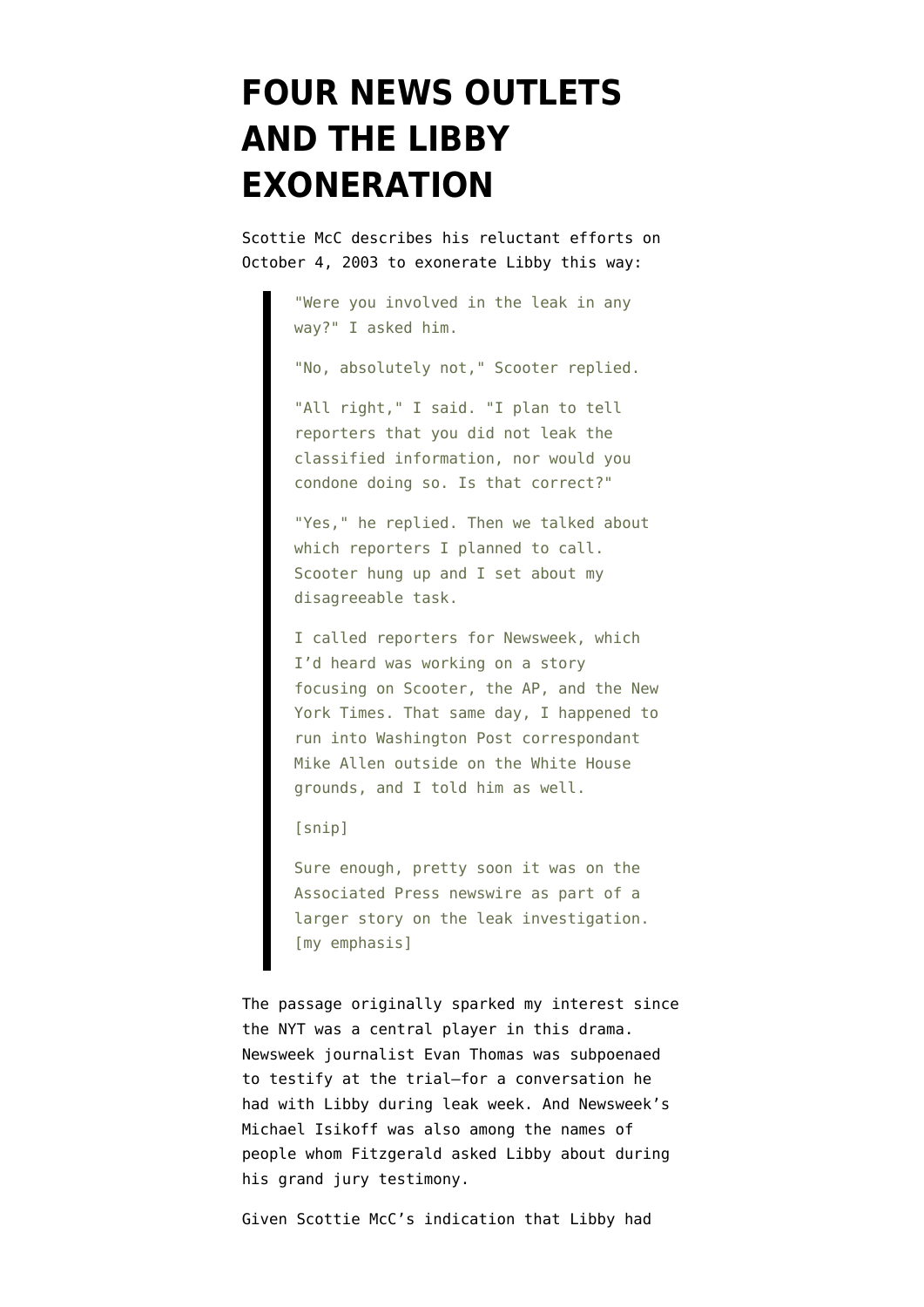some influence over which journalists Scottie McC called to exonerate Libby, is it possible that he included some who were involved in the actual leak?

So I've been playing with Lexis-Nexis to see if I can pinpoint which journalist got Scottie McC's exoneration, and whether they actually used it.

### AP

The AP reporter appears to be Scott Lindlaw, who published a story dated October 5 describing the efforts of the White House to comply with DOJ's document requests.

> McClellan firmly ruled out any involvement in the leak by Vice President Dick Cheney's chief of staff, I. Lewis "Scooter" Libby.

Libby did not provide the information, know who did and does not condone it, said McClellan said. He condemned "false, unsubstantiated accusations" that have been published in the news media about Libby's role.

Note the little addition: Scottie McC apparently also told Lindlaw that Libby did not know who leaked Plame's identity.

## Newsweek

The Newsweek reporter appears to be either Evan Thomas or Michael Isikoff. A PR Newswire released on October 5 announced they would report the exoneration in an article dated October 13 but published on October 6. That Newswire piece quoted the following.

> That suggests that the original leak came from someone in the White House national-security apparatus, which holds itself above politics, write Thomas and Isikoff. Many White House staffers are potential suspects, but various press reports have suggested that the Feds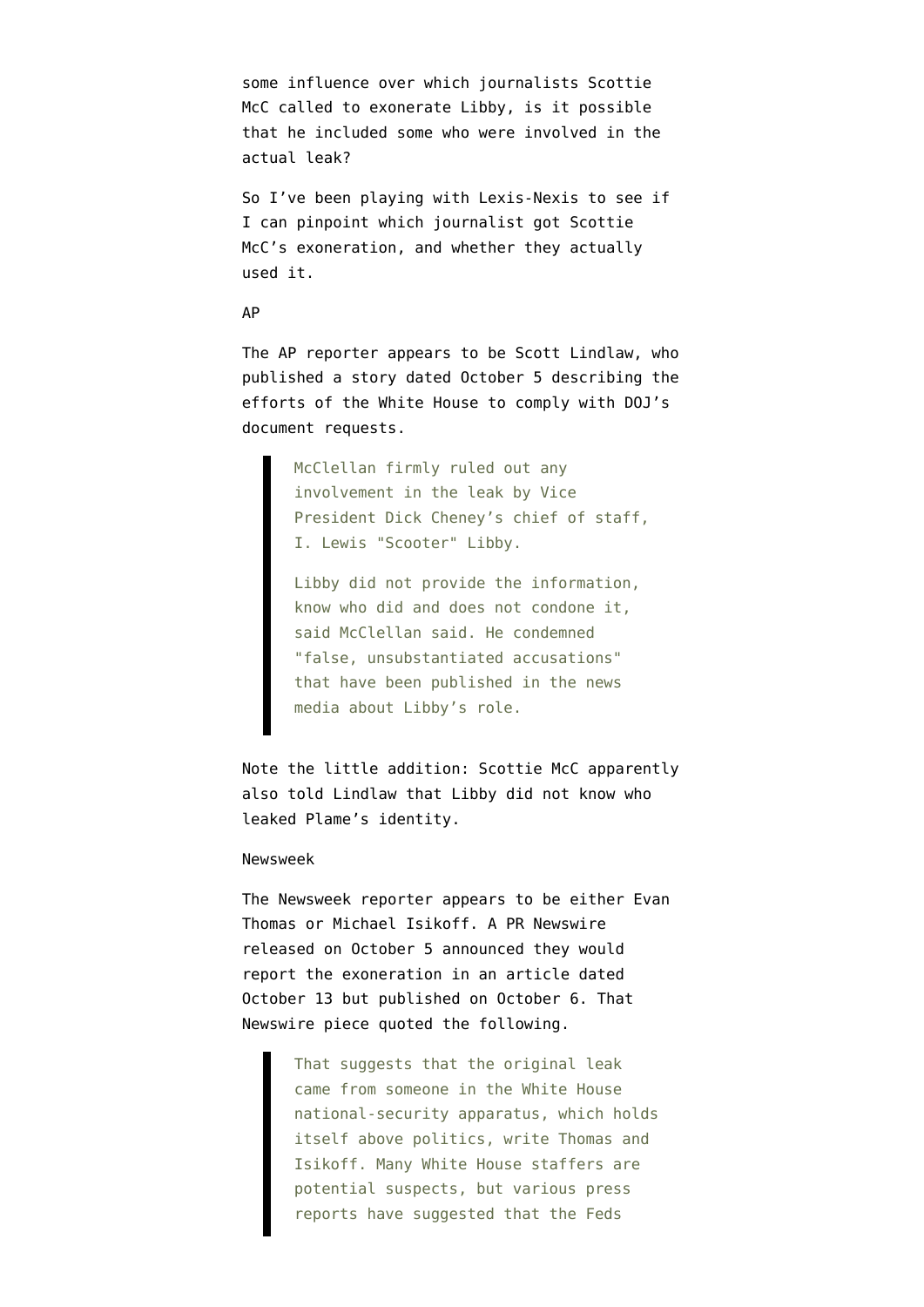will want to interview I. Lewis (Scooter) Libby, Vice President Dick Cheney's chief of staff.

In Joseph Wilson's original op-ed in July, in which he accused the administration of "twisting" intelligence to "exaggerate the Iraqi threat," he wrote that Vice President Cheney had asked the CIA to check out the Iraqis' alleged attempt to buy uranium in Niger. Wilson went on to say that the administration simply ignored his highly skeptical report. After reading Wilson's column, the veep's office went to some effort to tell reporters that they had never heard of Wilson's report until very recently. It may be significant that both Rove and Libby deny leaking classified information. They may say that in talking to reporters they used her name without knowing that she was undercover.

Libby was unavailable for comment, but a spokesperson for the vice president's office, Cathie Martin, tells Newsweek: "It's irresponsible to make unsubstantiated allegations. The investigation is going on and we should let the DOJ do their work." The White House spokesman, Scott McClellan, later told Newsweek that he had spoken to Libby, who told him that he "neither leaked the information nor would he condone the leaking of it."

Here's a cached version of the full [Isikoff and](http://72.14.205.104/search?q=cache:qyaZ4Pi7kk4J:www.truthout.org/docs_03/101003B.shtml+secrets+and+leaks&hl=en&ct=clnk&cd=6&gl=us&client=firefox-a) [Thomas article](http://72.14.205.104/search?q=cache:qyaZ4Pi7kk4J:www.truthout.org/docs_03/101003B.shtml+secrets+and+leaks&hl=en&ct=clnk&cd=6&gl=us&client=firefox-a), which includes this paragraph (the national-security aide is presumably David Shedd).

> Mrs. Wilson's identity was apparently known to the White House inner circle: a senior national-security aide with responsibility for intelligence matters had worked closely with Wilson's wife at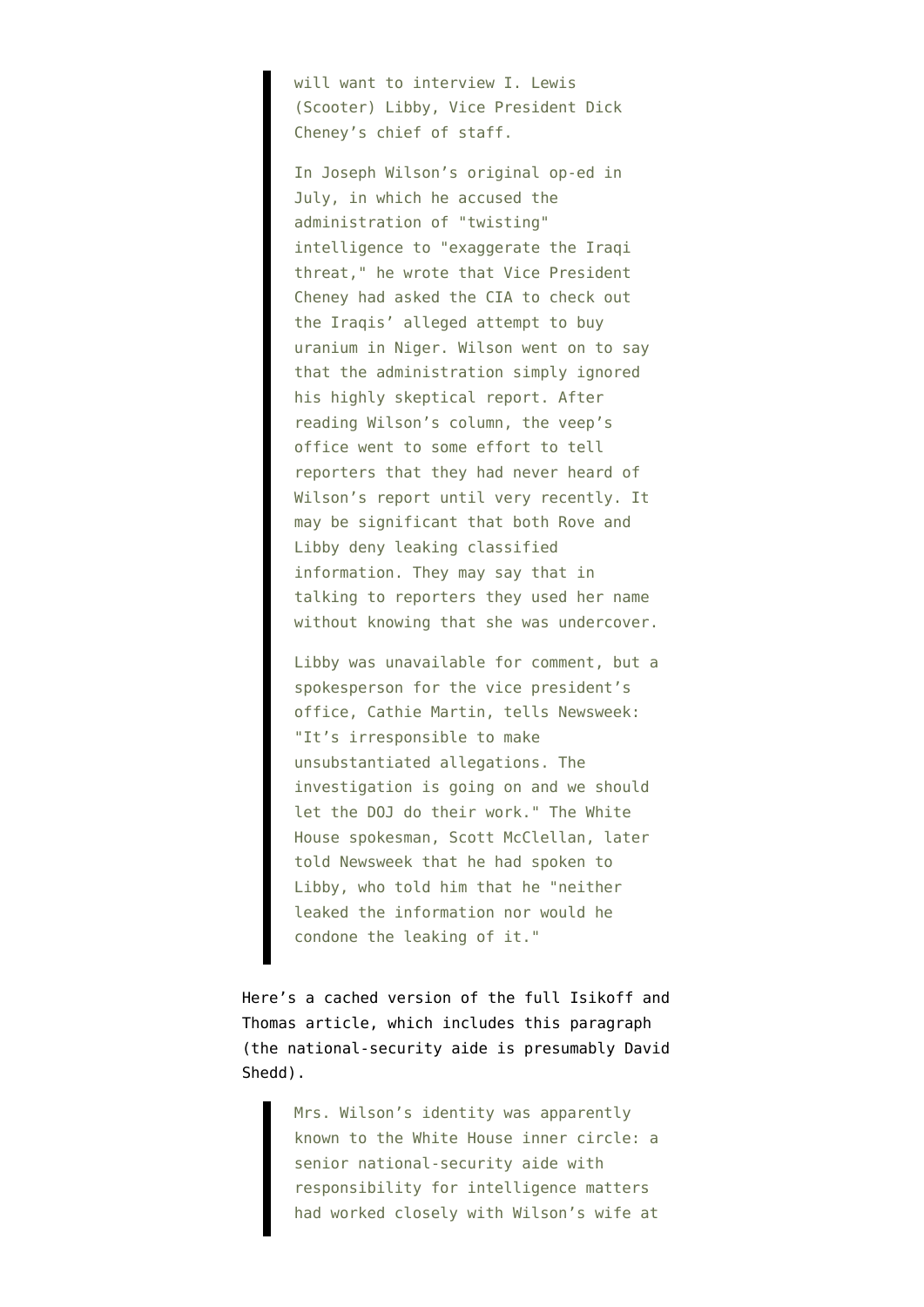the CIA's Counter-Proliferation division. Nonetheless, the leaker, whether it was Libby or someone else, may not have meant to smear or intimidate anyone, or to reveal that Valerie Plame Wilson worked undercover. In Joseph Wilson's original op-ed, he wrote that Cheney had asked the CIA to check out the Iraqis' alleged attempt to buy uranium in Niger. Wilson went on to say that the administration simply ignored his highly skeptical report. After reading Wilson's column, the veep's office went to some effort to tell reporters that it had never heard of Wilson's report until very recently. It may be significant that both Rove and Libby deny leaking classified information. They may say that in talking to reporters they used her name without knowing that she was undercover.

Also note the Cathie Martin exoneration of Libby, which shows up in a few other places. Perhaps Cheney's order to Martin to exonerate Libby is what appears in her FBI interview report [that was redacted](http://emptywheel.firedoglake.com/2008/06/03/did-condi-speak-with-bush-about-roves-so-called-innocence-or-about-the-nie/) before shown to Henry Waxman.

# NYT

Whichever NYT reporter got the information from Scottie McC, he did not put his name to the story. The NYT reported the exoneration of Libby in an October 5 [story attributed](http://query.nytimes.com/gst/fullpage.html?res=9F0CE7D8123CF936A35753C1A9659C8B63&scp=2&sq=Libby&st=nyt) to the National Desk.

> Spokesmen said I. Lewis Libby, the chief of staff for Vice President Dick Cheney, and Elliott Abrams, the director of Middle East affairs at the National Security Council, were not sources of the leak.

The White House has said the same of Karl Rove, the president's chief political adviser.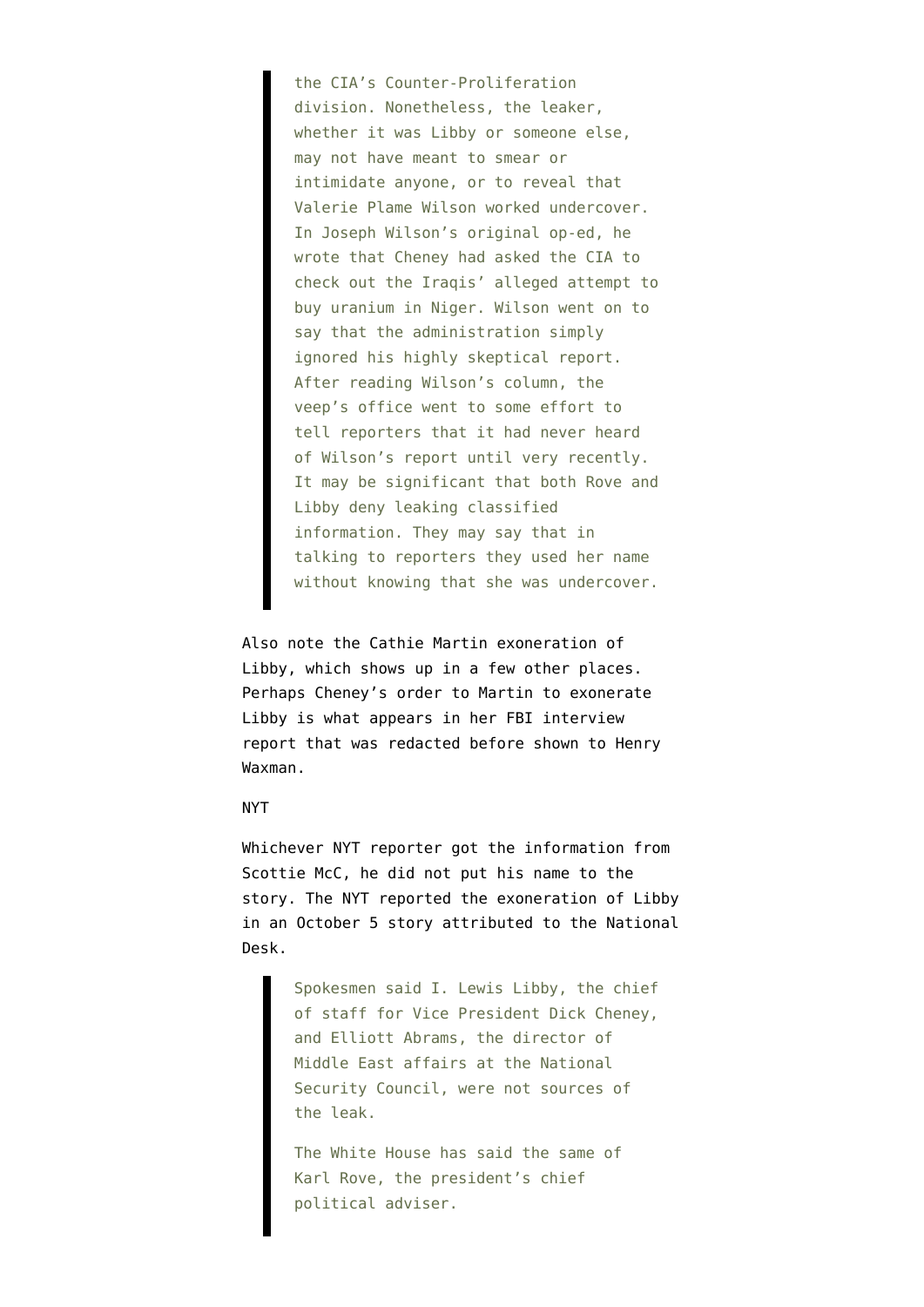Scott McClellan, the White House spokesman, said that Mr. Libby "neither leaked the classified information, nor would he condone it."

Later in the day, the White House issued a statement saying Mr. Abrams had denied being the source.

Though presumably, the call went to either Richard Stevenson (my guess even before I began this search) or Eric Lichtblau, because they include the exoneration in [a story](http://query.nytimes.com/gst/fullpage.html?res=9B02E7DD1E3CF93BA35753C1A9659C8B63&sec=&spon=&pagewanted=1) published on October 8.

> Mr. Bush's spokesman, Scott McClellan, has sought to exonerate three top aides to the president. Last week he said Karl Rove, Mr. Bush's senior adviser, had not been involved in the disclosure. Over the weekend he said that neither I. Lewis Libby Jr., Vice President Dick Cheney's chief of staff, nor Elliot Abrams, a National Security Council official, had been involved.

I find it interesting that the NYT, the newspaper that would go to the mat to effectively defend Libby, would treat the exoneration in this fashion.

### WaPo

Perhaps the most interesting reaction to being told by Scottie McC that Libby was not the leaker came from Mike Allen who, according to the 1X2X6 article, appears to have learned the names of the "2" off the record. Allen points to Libby twice in articles before Scottie McC told him Libby was not involved. First, in an [article](http://pqasb.pqarchiver.com/washingtonpost/access/415395991.html?dids=415395991:415395991&FMT=ABS&FMTS=ABS:FT&date=Sep+30%2C+2003&author=Mike+Allen+and+Dana+Milbank&pub=The+Washington+Post&edition=&startpage=A.01&desc=Bush+Vows+Action+if+Aides+Had+Role+in+Leak%3B+Democrats%27+Demand+for+Special+Counsel+Rejected) partially recapitulating the 1X2X6 article published September 30, Allen noted Libby's name in the article that would get Matt Cooper a subpoena.

> In addition to Novak's column, an administration official told The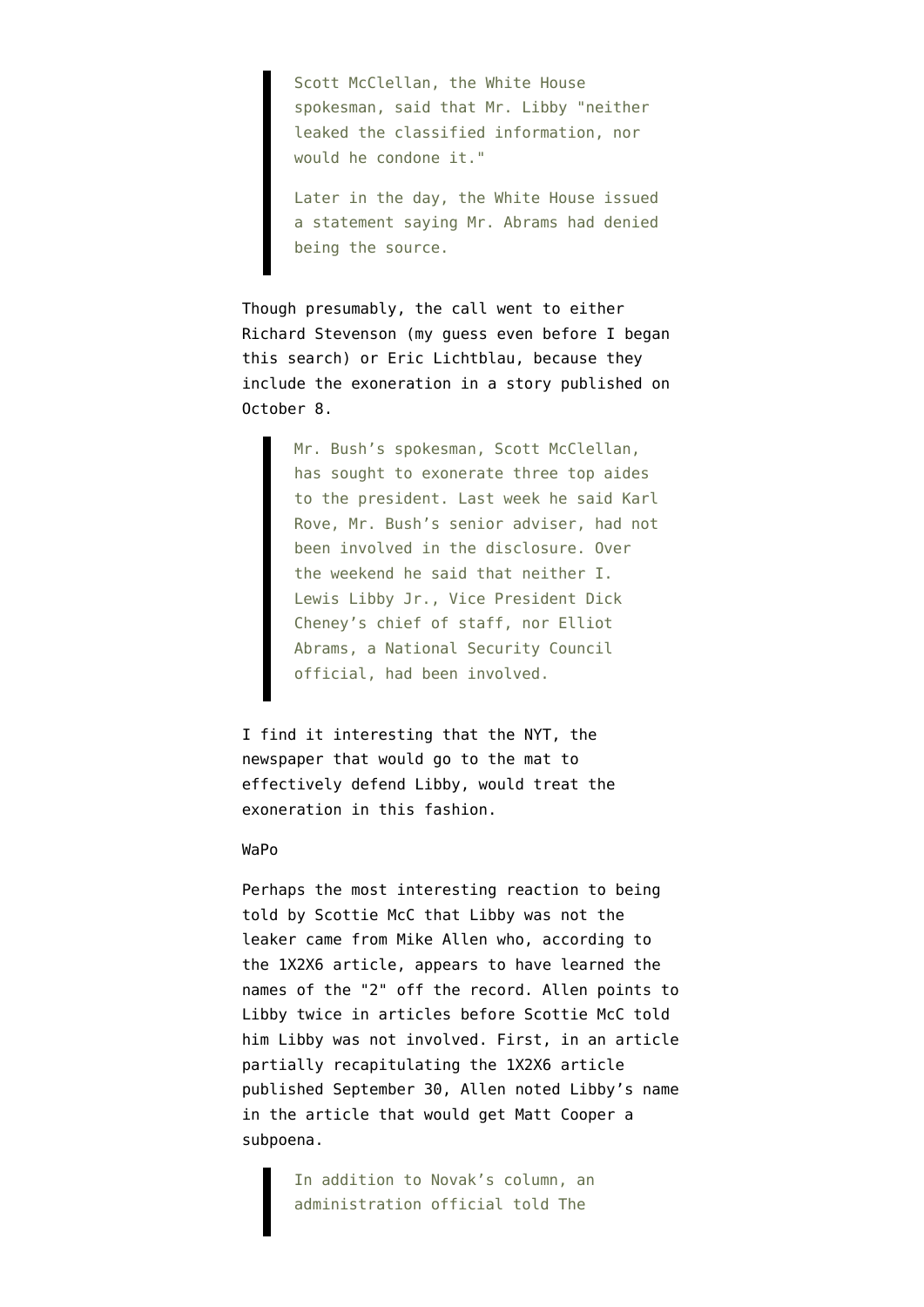Washington Post on Saturday that two White House officials leaked the information to several journalists in an effort to discredit Wilson.

An article that appeared on the Time magazine Web site the same week Novak's column was published said that "some government officials have noted to Time in interviews . . . that Wilson's wife, Valerie Plame, is a CIA official who monitors the proliferation of weapons of mass destruction." The same article quoted from an interview with I. LewisLibby, Vice President Cheney's chief of staff, saying that Cheney did not know about Wilson's mission "until this year when it became public in the last month or so."

And Allen mentions Scottie McC's refusal to exonerate Libby on September 29 and October 1 in [an article](http://pqasb.pqarchiver.com/washingtonpost/access/417468871.html?dids=417468871:417468871&FMT=ABS&FMTS=ABS:FT&date=Oct+3%2C+2003&author=Susan+Schmidt+and+Mike+Allen&pub=The+Washington+Post&edition=&startpage=A.01&desc=Justice+to+Begin+Leak+Interviews+Within+Days) that appeared on October 3.

> McClellan also has been questioned in recent days about I. Lewis Libby, chief of staff to Vice President Cheney. McClellan has refused to discuss possible involvement by Libby or anyone else.

But after receiving the exoneration from Scottie McC on October 4, Allen doesn't rush it to print. He finally gets around to reporting the now-public denials in an [article](http://pqasb.pqarchiver.com/washingtonpost/access/419821011.html?dids=419821011:419821011&FMT=ABS&FMTS=ABS:FT&date=Oct+7%2C+2003&author=Mike+Allen&pub=The+Washington+Post&edition=&startpage=A.08&desc=Bush+Hopes+Criminal+Probe+Deters+Future+Security+Leaks) published October 7.

> McClellan has ruled out involvement by Rove; I. Lewis Libby, Vice President Cheney's chief of staff; and Elliott Abrams, Bush's senior adviser on the Middle East. "None of them were involved in the leak of the classified information, nor would any of them condone it," McClellan said.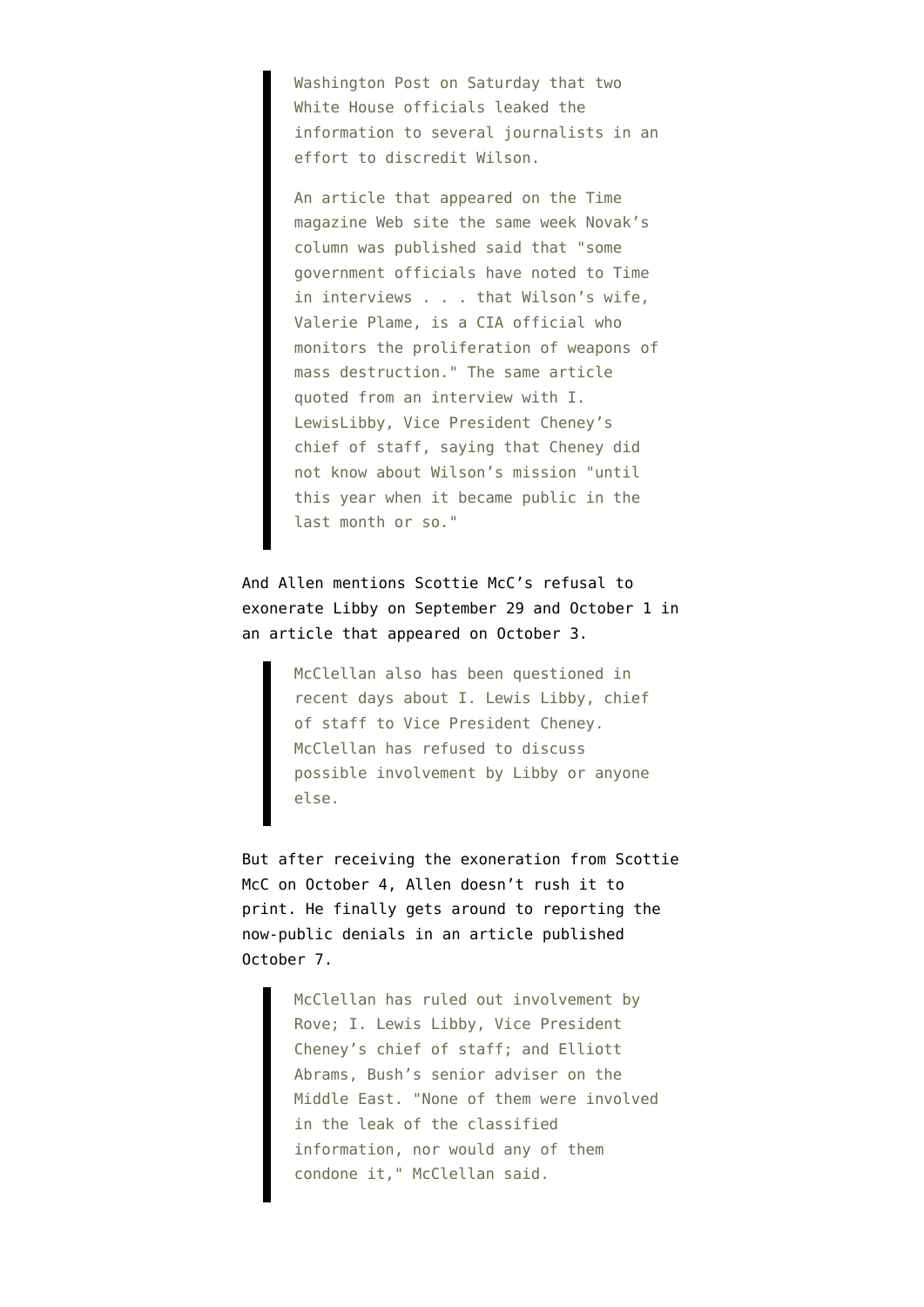You get the feeling Allen trusted his 1X2X6 source more than he trusted Scottie McC?

## Bonus Boehlert

While I was playing with Lexis-Nexis, I found [this article](http://archive.salon.com/news/feature/2003/10/03/libby/) from Eric Boehlert, which prominently focuses on Libby as an object of suspicion (collecting and adding to much of the speculation that had appeared thus far primarily on teevee, in Allen articles, and in foreign publications).

> Criminal leak investigations are notoriously futile, and the identity of the administration officials who illegally blew the cover of CIA operative Valerie Plame may never be known. But one name keeps coming up, and so far it hasn't provoked a specific, emphatic White House denial: Lewis "Scooter" Libby, assistant to the president and Vice President Dick Cheney's powerful chief of staff.

> On Wednesday the New York Daily News reported that "Democratic congressional sources said they would like to hear from Vice President Cheney's chief of staff, Lewis Libby." On MSNBC's "Buchanan and Press" on Wednesday, Pat Buchanan asked an administration critic [Larry Johnson] who claims to know the leaker's name point blank if "Scooter Libby" was the culprit (the critic wouldn't answer). And Republican Sen. Chuck Hagel of Nebraska made a veiled reference on CNBC this week, suggesting that President Bush could better manage the current crisis by "sitting down with his vice president and asking what he knows about it."

But below the surface there's even more chatter. Says one former senior CIA officer who served under President Bush's father, "Libby is certainly suspect No. 1."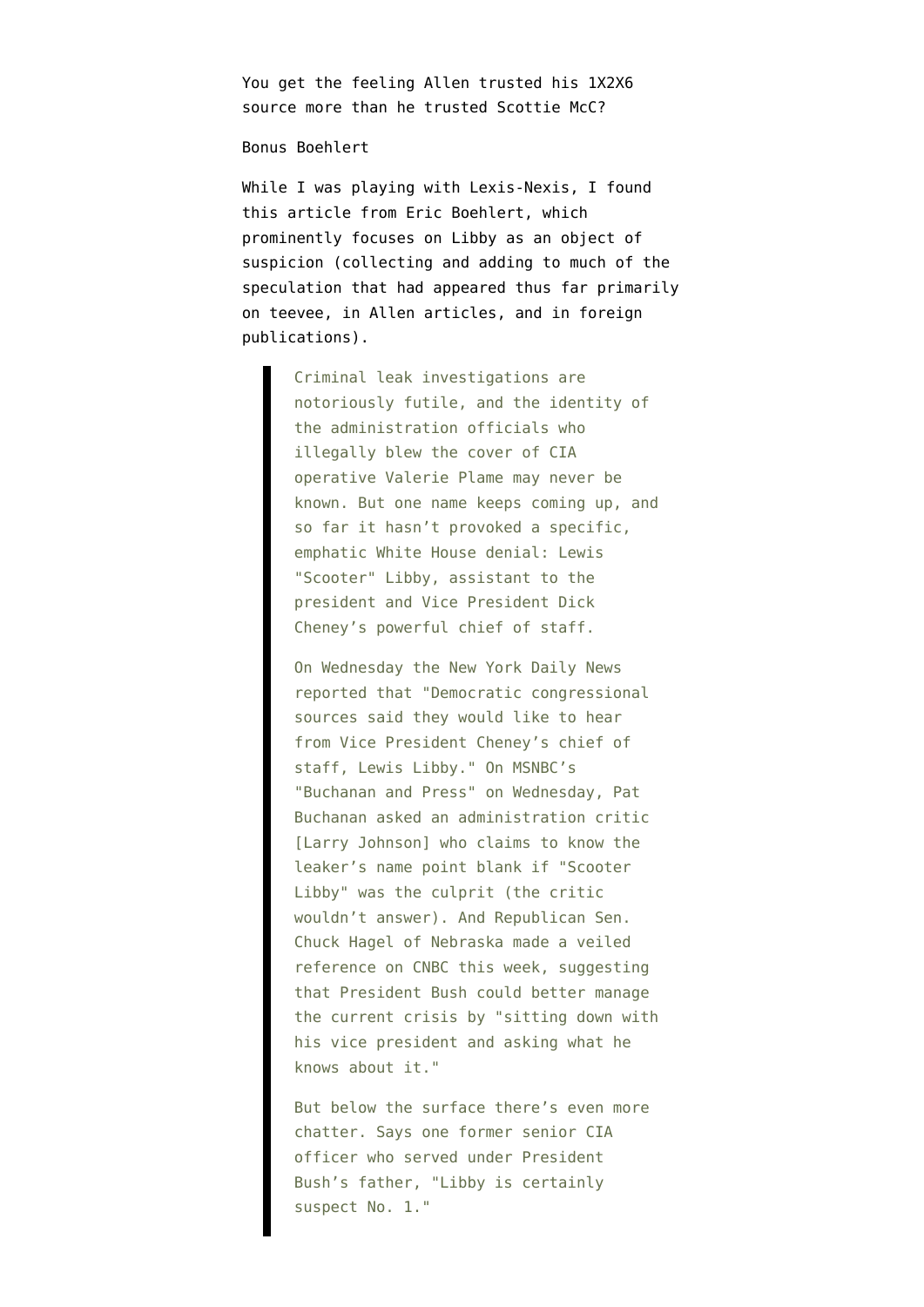Libby might feel more secure if the White House would issue a blanket denial about his involvement, the way it did for Bush's top political aide, Karl Rove, who was the focus of attention early in the week as the possible source. At a press briefing this week, White House spokesman Scott McClellan was adamant: "The president knows Rove wasn't involved … It's simply not true."

And later, McClellan dismissed as "ridiculous" any suggestions that Rove may have played a role, adding, "There is simply no truth to that suggestion. And I have spoken with Karl about it."

But when a reporter asked about Libby, McClellan cut him off with a nonresponse.

"Does Bush know whether or not the vice president's chief of staff, Lewis Libby …" the reporter began. McClellan interrupted: "Do you have any specific information to bring to my attention? Like I said, there has been nothing that's been brought to our attention."

Asked for a comment about speculation surrounding Libby, Cheney's spokeswoman Cathie Martin tells Salon, "This is a serious matter and we shouldn't be speculating in light of an ongoing investigation."

By all accounts, Libby was certainly at the heart of the administration's highlevel arm-twisting in the intelligence community, trying to massage evidence to make the case that Iraq was an imminent danger to the world. He and his boss Cheney, along with a cadre of administration hawks, took the lead in trying to sell a number of bogus claims, from the notion that Saddam Hussein tried to buy uranium from Niger to the false assertion that hijacker Mohammed